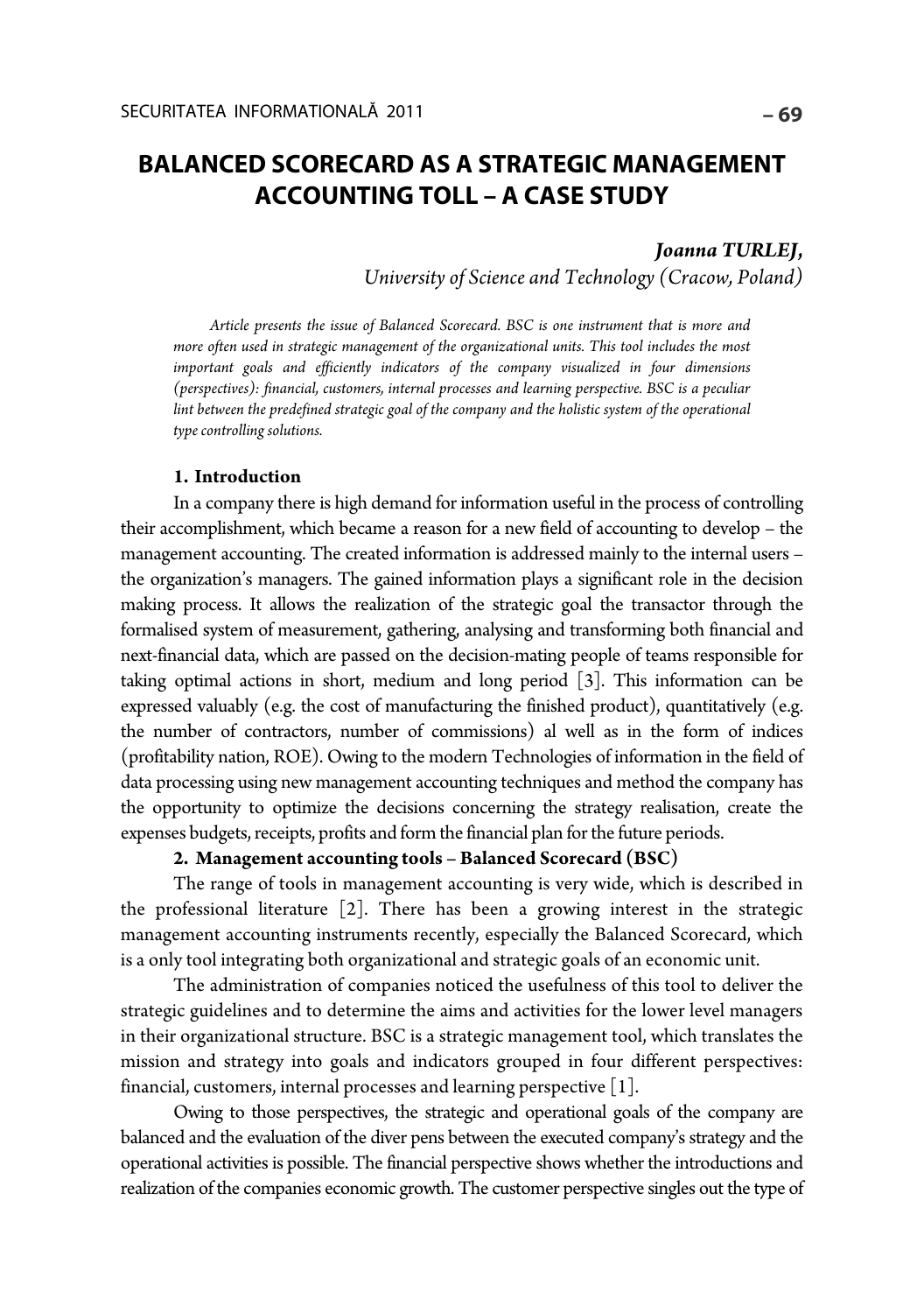dients and the company's objective market and presents the most important issues related to this market. The internal processes perspective determines the company's factors and activities that are necessary to meet the customers' requirements. The learning perspective defines the state of the company's basic recourses and the necessity of the organisational infrastructure.

#### **3. A case study**

The company of the IT branch – company XYZ exemplifies the usefulness of the Balanced Scorecard. The XYZ mission is to provide the safety of the offered systems, the constant development of it's own products, the acquisition and use of the modern techniques and technologies and the provide the service standards which will satisfy the customer.

The XYZ strategy is based on the priority generation of the increase of the process efficiency.

The next stage is the elaboration of BSC is the preparation of the strategy map for the organizational unit. The identification of the key success factors is very helpful, therefore the client's perspective is the most important one in BSC. The main thesis of the strategic map is the improvement of the operational effectiveness. The rate of sale growth, the raising of the customers satisfaction, the reduction of the orders realization time and the improvement of the complaints service can be marked out as the main strategic aims. The basic indicator is the ROE growth.



*Figura 1.* **The strategy map – an expression of the four perspective for the company XYZ Source:** Own work based on data obtained from the company XYZ.